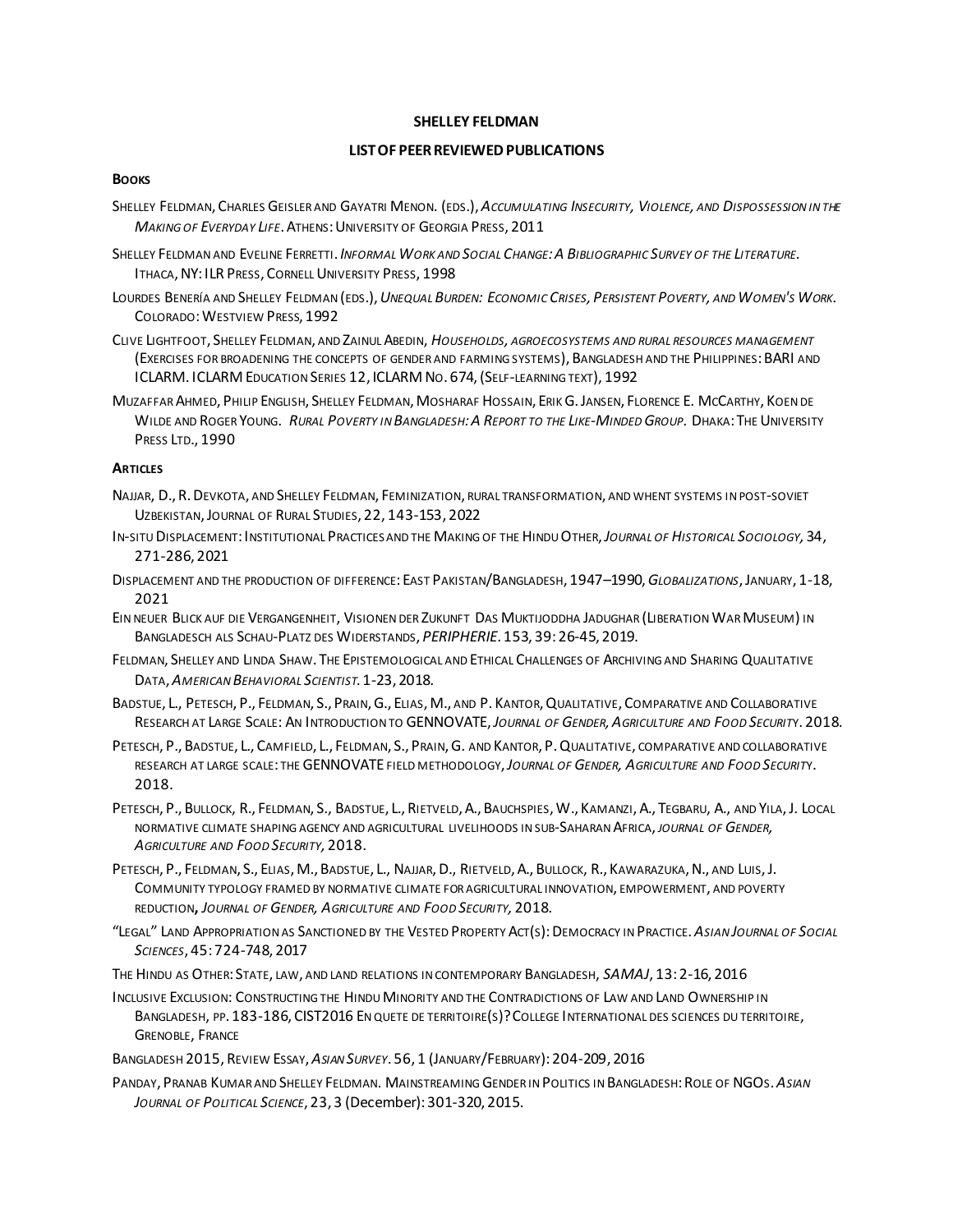BANGLADESH 2014, REVIEW ESSAY,*ASIAN SURVEY*. 55, 1 (JANUARY/FEBRUARY):67-74, 2015

- COMMUNITY-MAKING IN TIMES OF DISPLACEMENT:THE PLACE OF MARRIAGE AND RELIGIOUS IDENTIFICATION AMONG YOUNG MUSLIM MEN AND WOMEN, *CULTURE AND RELIGION*, 13, 2:265-272, 2012
- SHELLEY FELDMAN AND CHARLES GEISLER, LAND EXPROPRIATION AND DISPLACEMENT IN BANGLADESH,*JOURNAL OF PEASANT STUDIES*, 39, 3:971-993, 2012
- SHELLEY FELDMAN AND STEPHEN BIGGS, THE POLITICS OF INTERNATIONAL ASSESSMENTS:THE IAASTD PROCESS,RECEPTION, AND SIGNIFICANCE,*JOURNAL OF AGRARIAN CHANGE*, 12, 1:144-169, 2012.
- SHAME AND HONOUR: THE VIOLENCE OF GENDERED NORMS UNDER CONDITIONS OF GLOBAL CRISIS,*WOMEN'S STUDIES INTERNATIONAL FORUM*, 2, 4:305-315, 2010
- SHELLEY FELDMAN, STEPHEN BIGGS, AND RAJESWARI RAINA, "AMESSY CONFRONTATION OF A CRISIS IN AGRICULTURAL SCIENCE," *ECONOMIC &POLITICAL WEEKLY,*VOL XLV,NO 3, 66-71, 16 JANUARY 2010
- HISTORICIZING GARMENT MANUFACTURING IN BANGLADESH: GENDER, GENERATION, AND NEW REGULATORY REGIMES,*JOURNAL OF INTERNATIONAL WOMEN'S STUDIES,* 11, 1 (NOVEMBER):268-288, 2009
- INTRODUCTION AND EDITOR, SPECIAL ISSUE HONORING JOAN SMITH,*REVIEW*, XXX, 4:237-242, 2007 (PUBLISHED 2008)
- HOUSEHOLDS, LABOR AND GLOBAL CAPITALISM:ACLOSE ENCOUNTER WITH JOAN SMITH,*REVIEW*, XXX, 4:243-260, 2007 (PUBLISHED 2008)
- SOCIAL REGULATION IN THE TIME OF WAR:CONSTITUTING THE CURRENT CRISIS,*GLOBALIZATIONS*, 4:4, 445-459, 2007.
- SHELLEY FELDMAN AND PAUL GELLERT, THE SEDUCTIVE QUALITY OF CENTRAL HUMAN CAPABILITIES: SOCIOLOGICAL INSIGHTS INTO NUSSBAUM AND SEN'S DISAGREEMENT, *ECONOMY AND SOCIETY,* 35(AUGUST):423-452, 2006.
- BENGALI STATE AND NATION MAKING: PARTITION AND DISPLACEMENT REVISITED, *INTERNATIONAL SOCIAL SCIENCE JOURNAL, ISSJ*,NO. 175:MARCH 2003
- SHELLEY FELDMAN, CHARLES GEISLER, AND LOUISE SILBERLING, MOVING TARGETS: DISPLACEMENT, IMPOVERISHMENT, AND DEVELOPMENT:AN INTRODUCTION, *INTERNATIONAL SOCIAL SCIENCE JOURNAL, ISSJ*,NO. 175:MARCH 2003
- PARADOXES OF INSTITUTIONALIZATION:THE DEPOLITICISATION OF BANGLADESHI NGOS,*DEVELOPMENT IN PRACTICE*, 13, 1(FEBRUARY): 5-26, 2003.
- INTERSECTING AND CONTESTING POSITIONS:POSTCOLONIALISM FEMINISM AND WORLD SYSTEMS THEORY,*REVIEW*, XXIV, 3: 343–71, 2001.ALSO IN *POLITICAL ECONOMY OF THE WORLD SYSTEM*, RAMON GROSFOGEL AND MARGARITA RODRIGUEZ, EDS.,GREENWOOD PRESS, 2001.
- EXPLORING THEORIES OF PATRIARCHY:APERSPECTIVE FROM CONTEMPORARY BANGLADESH, *SIGNS*, 26, 4,(2001):1097-1127.
- RESPONSE TO ODED STARK, *ECONOMIC DEVELOPMENT AND CULTURAL CHANGE,* 48, 4(JULY 2000):889-891.
- FEMINIST INTERRUPTIONS:THE SILENCE OF THE EAST BENGAL VOICE IN STORY OF PARTITION, *INTERVENTIONS*, 1999, 1(2):167-182.
- SHELLEY FELDMAN AND STEPHANIE BUECHLER, NEGOTIATING DIFFERENCE:CONSTRUCTING SELVES AND OTHERS IN A TRANSNATIONAL APPAREL MANUFACTURING FIRM. *SOCIOLOGICAL QUARTERLY* 1998, 39(4):623-644.
- JULIE P. LEONES AND SHELLEY FELDMAN, THE IMPACT OF NON-FARM ACTIVITY ON INCOME IN A PHILIPPINE UPLAND VILLAGE, *ECONOMIC DEVELOPMENT AND CULTURAL CHANGE*, 46:4(1998): 789-806.
- NGOS AND CIVIL SOCIETY:(UN)STATED CONTRADICTIONS,*ANNALS,AMERICAN ASSOCIATION OF POLITICAL AND SOCIAL SCIENCE*, 554(NOVEMBER)1997:46-65.REPUBLISHED IN ROUNAQ JAHAN (ED.),*BANGLADESH:POLITICS, SOCIETY, ECONOMY*, LONDON:ZED AND DHAKA: UNIVERSITY PRESS LIMITED, 2000.
- MARY COCKRAM AND SHELLEY FELDMAN. 1996. THE BOUNTIFUL CITY:GARDENS IN THIRD WORLD CITIES. *AFRICAN URBAN QUARTERLY* 1, 2/3,(1996):202-208.
- SHELLEY FELDMAN AND RICK WELSH, FEMINIST KNOWLEDGE CLAIMS, LOCAL KNOWLEDGE, AND GENDER DIVISIONS OF AGRICULTURAL LABOR: CONSTRUCTING A SUCCESSOR SCIENCE. *RURAL SOCIOLOGY*, 60:1(SPRING), 1995:23-43.
- STILL INVISIBLE:WOMEN IN THE INFORMAL SECTOR. RITA GALLIN AND ANNE FERGUSON (EDS.),*WOMEN IN DEVELOPMENT ANNUAL, VOL. 11.* BOULDER, CO:WESTVIEW PRESS, 1991.
- OVERPOPULATION AS CRISIS:REDIRECTING HEALTH CARE SERVICES IN RURAL BANGLADESH, *INTERNATIONAL JOURNAL OF HEALTH SERVICES,* 17, 1, 1987:113-131.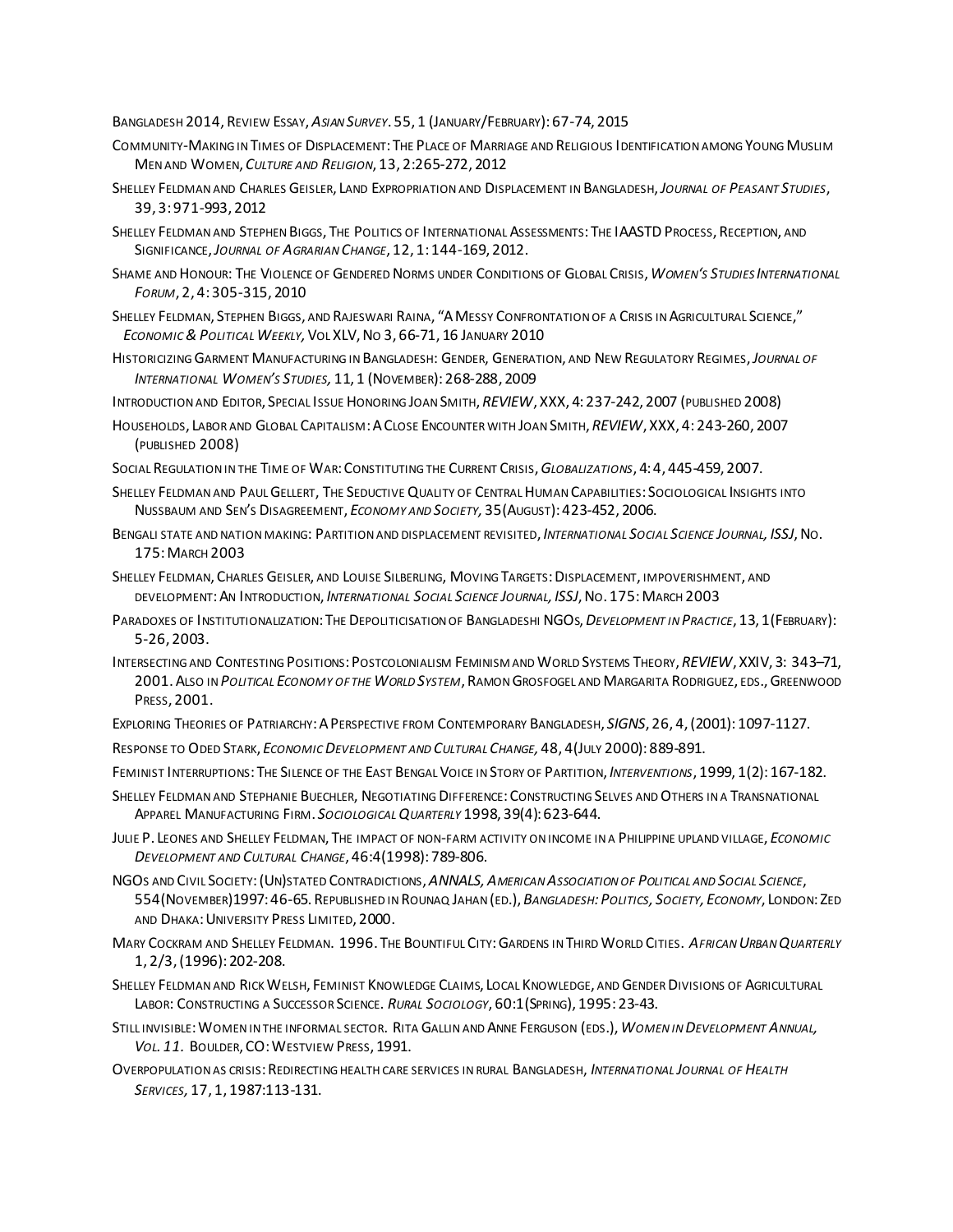- SHELLEY FELDMAN AND FLORENCE E.MCCARTHY, PERSISTENCE OF THE SMALL HOLDER, WITHERING AWAY OF THE SMALL FARMER: COMMENTS ON BHADURI,RAHMAN AND ARN, *JOURNAL OF PEASANT STUDIES* 14, 4 (JULY), 1987:543-548.
- FLORENCE E. MCCARTHY AND SHELLEY FELDMAN, ADMINISTRATIVE REFORMS IN BANGLADESH: INCORPORATION OR DEMOCRATIZATION? *INTERNATIONAL JOURNAL OF CONTEMPORARY SOCIOLOGY* 24(3&4), 1987:99-111.
- FLORENCE E.MCCARTHY AND SHELLEY FELDMAN, HUMAN RIGHTS AS CLASS CONFLICT:ARECONCEPTUALIZATION OF THE ISSUES, *SOUTH ASIA BULLETIN* 7 (SPRING/FALL), 1987:64-67.
- SHELLEY FELDMAN AND FLORENCE E. MCCARTHY, GUEST EDITORS AND INTRODUCTION FOR SPECIAL ISSUE, WOMEN IN DEVELOPMENT IN SOUTH ASIA, *SOUTH ASIA BULLETIN* 6, 1 (SPRING), 1986:1-2.
- SHELLEY FELDMAN AND FLORENCE E.MCCARTHY, CONSTRAINTS CHALLENGING THE COOPERATIVE STRATEGY IN BANGLADESH, *SOUTH ASIA BULLETIN,* IV(2), 1984:11-22.
- FLORENCE MCCARTHY AND SHELLEY FELDMAN, RURAL WOMEN DISCOVERED: NEW SOURCES OF CAPITAL AND LABOUR IN BANGLADESH, *DEVELOPMENT AND CHANGE* 14 (2) 1983:211-236.
- SHELLEY FELDMAN AND FLORENCE E.MCCARTHY, DISASTER RESPONSE IN BANGLADESH, *INTERNATIONAL JOURNAL OF MASS EMERGENCIES AND DISASTERS,* 1 (1)1983:105-124.
- SHELLEY FELDMAN AND FLORENCE E.MCCARTHY, PURDAH AND CHANGING PATTERNS OF SOCIAL CONTROL AMONG RURAL WOMEN IN BANGLADESH, *JOURNAL OF MARRIAGE AND THE FAMILY* 45, 4 (NOVEMBER), 1983:949-959.
- THE USE OF PRIVATE HEALTH CARE PROVIDERS IN RURAL BANGLADESH: A RESPONSE TO CLAQUIN, *SOCIAL SCIENCE AND MEDICINE* 17, 23, 1983:1887-1896.
- SHELLEY FELDMAN AND FLORENCE E. MCCARTHY, CONDITIONS INFLUENCING RURAL AND TOWN WOMEN'S PARTICIPATION IN THE LABOR FORCE, *INTERNATIONAL JOURNAL OF INTERCULTURAL RELATIONS* 6 (4), 1982**:**421-440.

### **BOOK CHAPTERS**

- THE DECLINE OF DEMOCRATIC GOVERNANCE:PROTESTS AT THE PHULBARI AND RAMPAL COAL MINE, PP. 220-232IN *ROUTLEDGE HANDBOOK OF AUTOCRATIZATION IN SOUTH ASIA*, STEN WIDMALM, ED., LONDON:ROUTLEDGE, 2022
- GENDER AND DEVELOPMENT, PP. 203-228 IN *THE EMERGENCE OF BANGLADESH:INTERDISCIPLINARY PERSPECTIVES*,HABIBUL KHONDKER, OLAV MUURLINK, AND ASIF BIN ALI, EDS. SINGAPORE: PALGRAVE, 2021.
- PHYSICAL INFRASTRUCTURE, THE RURAL BUREAUCRACY, AND THE NEOLIBERAL DEVELOPMENT PROJECT, PP. 46-472IN THE *HANDBOOK OF DEVELOPMENT POLICY*,HABIB ZAFARULLAH AND AHMED SHAFIQUL HUQUE, EDS.CHELTENHAM,UK:EDWARD ELGAR PUBLISHING LTD. 2021
- SHELLEY FELDMAN AND JAKIR HOSSAIN, THE LONGUE DURÉE AND THE PROMISE OF EXPORT-LED DEVELOPMENT: READYMADE GARMENT MANUFACTURING IN BANGLADESH, PG. 19-42 IN *AFTER RANA PLAZA:THE IMPACT OF INTERNATIONAL INTERVENTIONS ON THE GARMENT INDUSTRY IN BANGLADESH*, SANCHITA BANNERJEE SAXENA, ED. LONDON: ROUTEDGE, 2019
- GENDER TROUBLE, PP. 1-8 IN GEORGE RITZER AND CHRIS ROJEK, EDS. *THE BLACKWELL ENCYCLOPEDIA OF SOCIOLOGY.*JOHNWILEY& SONS, Ltd. 2019
- POLITIQUE DE L'EXPERTISE: DE L'INEGALITE DES AFFIRMATIONS SCIENCIFIQUES AU SEIN DES TERRITOIRES DE LA CONNAISSANCE (THE POLITICS OF EXPERTISE:ALL KNOWLEDGE CLAIMS ARE NOT CREATED EQUAL), IN *TERRITOIRES ET MOBILISATIONS CONTEMPORAINES, REGARDS SUR UN PHÉNOMÈNE PLANÉTAIRE*, FRANCE GUÉRIN-PACE ET EVELYNE MESCLIER, EDS., FRANCE: CIST CHEZ KARTHAL, 2016.ALSO AS, THE POLITICS OF EXPERTISE:ALL KNOWLEDGE CLAIMS ARE NOT CREATED EQUAL IN CO-CONSTRUCTION OF TERRITORIALE: ACTEURS, CONFLITS, ET COMPROMISE,GUÉRIN-PACE ET ÉVELYNE MESCLIER, EDS., PARIS, France,MAY 2016.
- "JUST 6P ON A T-SHIRT, OR 12P ON A PAIR OF JEANS:" BANGLADESHI GARMENT WORKERS FIGHT FOR A LIVING WAGE, PP. 21-38IN *ASIAN MUSLIM WOMEN:GLOBALIZATION AND LOCAL REALITIES*,HUMA AHMED GHOSH, ED.,ALBANY, STATE UNIVERSITY OF NEW YORK PRESS. 2015.
- CHALÉARD, JEAN-LOUIS,HUBERT COCHET,MOHAMED ELLOUMI, SHELLEY FELDMAN,ALIA GANA,HÉLÈNE GUÉTAT-BERNARD,GERAUD MAGRIN, EVELYNE MESCLIER, AND NASSER REBAÏ. "AGRICULTURES FAMILIALES, TERRITOIRES ET PERSPECTIVES DE DÉVELOPPEMENT DANS LES SUDS" 2014.
- SHELLEY FELDMAN AND STEPHEN BIGGS, INTERNATIONAL SHIFTS IN AGRICULTURAL DEBATES AND PRACTICE: AN HISTORICAL VIEW OF ANALYSES OF GLOBAL AGRICULTURE, *ISSUES IN AGROECOLOGY:PRESENT STATUS AND FUTURE PROSPECTUS*,VOLUME 2: INTEGRATING AGRICULTURE, CONSERVATION, AND ECOTOURISM: SOCIETAL INFLUENCES,BRUCE CAMPBELL, EDITOR. SPRINGER PUBLISHERS, 2012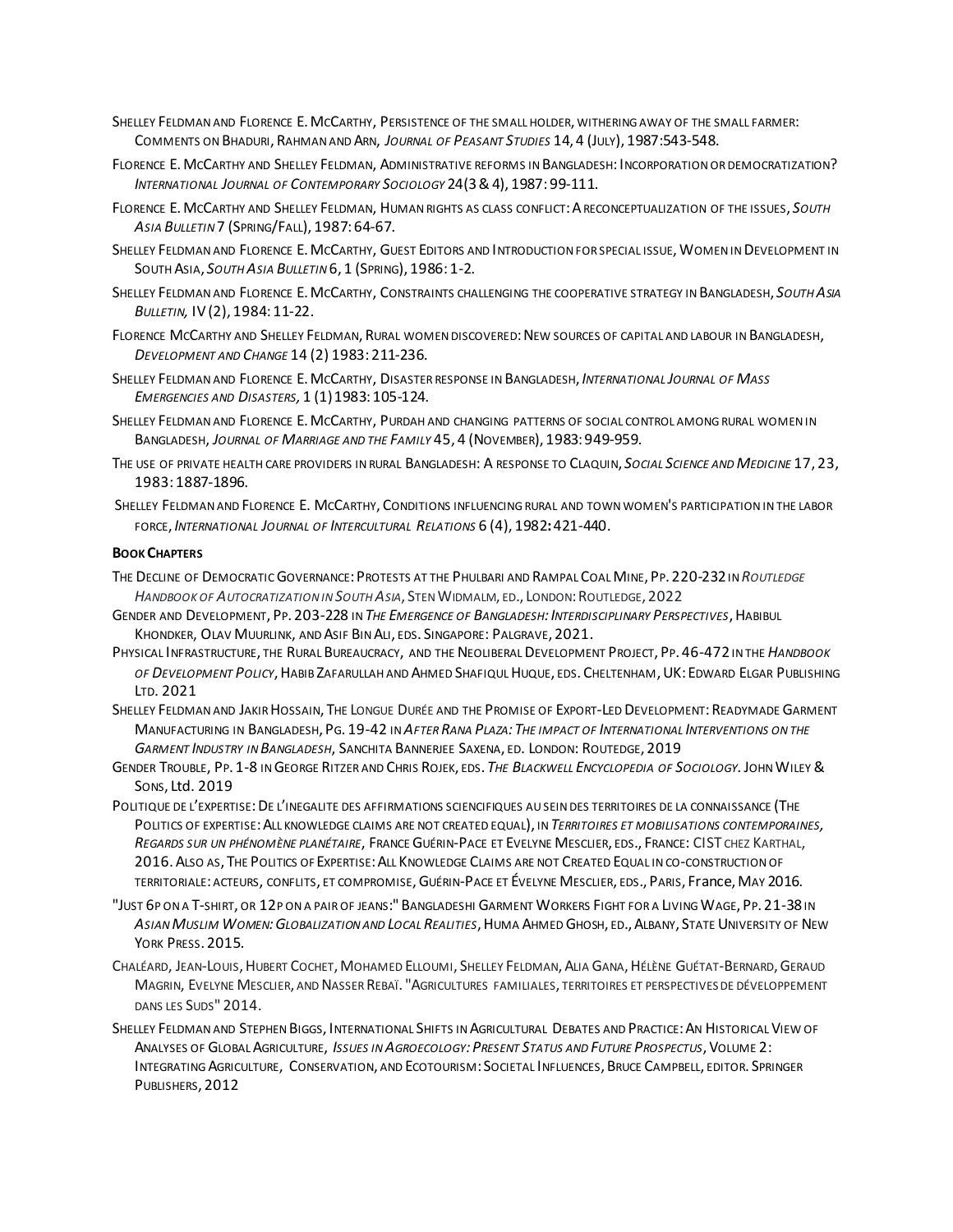- SHELLEY FELDMAN, GAYATRI MENON AND CHARLES GEISLER. INTRODUCTION: A NEW POLITICS OF CONTAINMENT, PP. 1-23 IN THEIR *ACCUMULATING INSECURITY, VIOLENCE AND DISPOSSESSION IN THE MAKING OF EVERYDAY LIFE*. ATHENS: UNIVERSITY OF GEORGIA PRESS, 2011.
- SURVEILLANCE AND SECURITIZATION: THE NEW POLITICS OF SOCIAL REPRODUCTION, PP. 185-211 IN SHELLEY FELDMAN, CHARLES GEISLER AND GAYATRI MENON. *ACCUMULATING INSECURITY, VIOLENCE AND DISPOSSESSION IN THE MAKING OF EVERYDAY LIFE*. ATHENS: UNIVERSITY OF GEORGIA PRESS, 2011.
- SOCIAL DEVELOPMENT, CAPABILITIES, AND THE CONTRADICTIONS OF (CAPITALIST) DEVELOPMENT, IN *CAPABILITIES, POWER, AND INSTITUTIONS:TOWARDS A MORE CRITICAL DEVELOPMENT ETHICS,* STEPHEN L. ESQUITH AND FRED GIFFORD, EDS.,UNIVERSITY PARK: THE PENNSYLVANIA STATE UNIVERSITY PRESS, 2010
- LOOKING ACROSS THE HORIZON, PP. 235-244IN *UNDERSTANDING LIFE IN THE BORDERLANDS:BOUNDARIES IN DEPTH AND IN MOTION*, I. WILLIAM ZARTMAN, ED., ATHENS: UNIVERSITY OF GEORGIA PRESS, 2010.
- GENDER AND LAW(S): MORAL REGULATION IN CONTEMPORARY BANGLADESH, PP. 187-210IN *FAMILY,GENDER,&LAW IN A GLOBALIZING MIDDLE EAST AND SOUTH ASIA*, KENNETH M. CUNO AND MANISHA DESAI, EDS. SYRACUSE,NY: SYRACUSE UNIVERSITY PRESS, 2009.
- NONGOVERNMENAL ORGANZATIONS GOVERNANCE AND THE DEVELOPMENT PROJECT, IN HANDBOOK OF INTERNATIONAL DEVELOPMENT GOVERNANCE, HUQUE,A. S. AND H. ZAFARULLAH, EDS.NEW YORK: MARCEL DEKKER, INC., 2005
- SHELLEY FELDMAN AND DESI LARSON. CHILD LABOR IN BANGLADESH, IN TRAVER, E., LARSON,D., AND SCHMITZ, C. EDS. *CHILD LABOR*, WORLD VIEW OF SOCIAL ISSUES SERIES, WESTPORT, CONNECTICUT: GREENWOOD PUBLISHING, 2004
- BANGLADESH, PP. 57-83 IN *WOMEN'S ISSUES IN ASIA*,MANISH DESAI ED., CONNECTICUT:GREENWOOD PUBLISHING, 2003
- SHELLEY FELDMAN AND KAMAL SIDDIQUI.DHAKA, THE CAPITAL OF BANGLADESH. *THE ENCYCLOPEDIA OF URBAN CULTURES*,HUMAN RELATIONS AREA FILES, INC. 2002
- METAPHOR AND MYTH:GENDER AND ISLAM IN BANGLADESH, PP. 209-235 IN *ESSAYS ON THE MUSLIMS OF BENGAL*.RAFIUDDIN AHMED, ED., NEW DELHI:OXFORD UNIVERSITY PRESS, 2001
- BANGLADESH, PP. 1504-05IN *WOMEN'S STUDIES ENCYCLOPEDIA*,H. TIERNEY ED. LONDON:ALDWYCH PRESS, 1999
- (RE)PRESENTING ISLAM:MANIPULATING GENDER, SHIFTING STATE PRACTICES AND CLASS FRUSTRATIONS, IN *APPROPRIATING GENDER: WOMEN'S ACTIVISM AND THE POLITICIZATION OF RELIGION IN SOUTH ASIA.* PATRICIA JEFFERY AND AMRITA BASU ED., LONDON: ROUTLEDGE, 1998
- CONCEPTUALIZING CHANGE AND EQUALITY IN THE 'THIRD WORLD' IN *WOMEN IN THE THIRD WORLD:AN ENCYCLOPEDIA OF CONTEMPORARY ISSUES*. PP. 24-36IN NELLY P. STROMQUIST, ED.WITH KAREN MONKMAN.NEW YORK:GARLAND PUBLISHING, 1998
- REVISIONING THE CURRICULUM: INSTITUTIONAL RESPONSES TO WOMEN'S STUDIES IN HIGHER EDUCATION. PP. 33-48 IN *WOMEN'S EDUCATION: GENDER AND THE POLITICS OF THE COLLEGE CURRICULUM*, SEOUL, KOREA:RESEARCH CENTER FOR ASIAN WOMEN AND SOOKMYUNG WOMEN'S UNIVERSITY, 1996
- CLASS RELATIONS AND LABOR MARKET DIFFERENTIATION IN RURAL BANGLADESH. PP. 99-132 IN BRUCE KOPPEL,JOHN HAWKINS, AND WILLIAM JAMES, EDS.,*DEVELOPMENT OR DETERIORATION:WORK IN RURAL ASIA.* BOULDER: LYNNE REINNER PUBLISHERS, 1994
- CONTRADICTIONS OF GENDER INEQUALITY:URBAN CLASS FORMATION IN CONTEMPORARY BANGLADESH. PP. 215-245 IN ALICE CLARK ED., *GENDER AND POLITICAL ECONOMY:EXPLORATIONS OF SOUTH ASIAN SYSTEMS.*DELHI:OXFORD UNIVERSITY PRESS, 1993.
- CRISES, POVERTY AND GENDER INEQUALITY:CURRENT THEMES AND ISSUES, PP. 1-25 IN LOURDES BENERÍA AND SHELLEY FELDMAN EDS., UNEQUAL BURDEN: ECONOMIC CRISES, PERSISTENT POVERTY, AND WOMEN'S WORK. COLORADO: WESTVIEW PRESS, 1992
- CRISIS, ISLAM AND GENDER IN BANGLADESH:THE SOCIAL CONSTRUCTION OF A FEMALE LABOR FORCE, PP. 105-130IN LOURDES BENERÍA AND SHELLEY FELDMAN, EDS. UNEQUAL BURDEN: ECONOMIC CRISES, PERSISTENT POVERTY, AND WOMEN'S WORK. COLORADO: WESTVIEW PRESS, 1992
- BANGLADESHI WOMEN, PP. 49-51IN*WOMEN'S STUDIES ENCYCLOPEDIA*.HELEN TIERNEY ED.CT:GREENWOOD PRESS, 1992
- THE ROLE OF RURAL BANGLADESHI WOMEN IN LIVESTOCK PRODUCTION, SHELLEY FELDMAN, FAZILA BANU AND FLORENCE E. MCCARTHY. PP. 347-371IN MICHAEL R.DOVE AND CAROL CARPENTER, EDS., *SOCIOLOGY OF NATURAL RESOURCES IN PAKISTAN AND ADJOINING COUNTRIES*. LAHORE, PAKISTAN:VANGUARD BOOKS, 1992